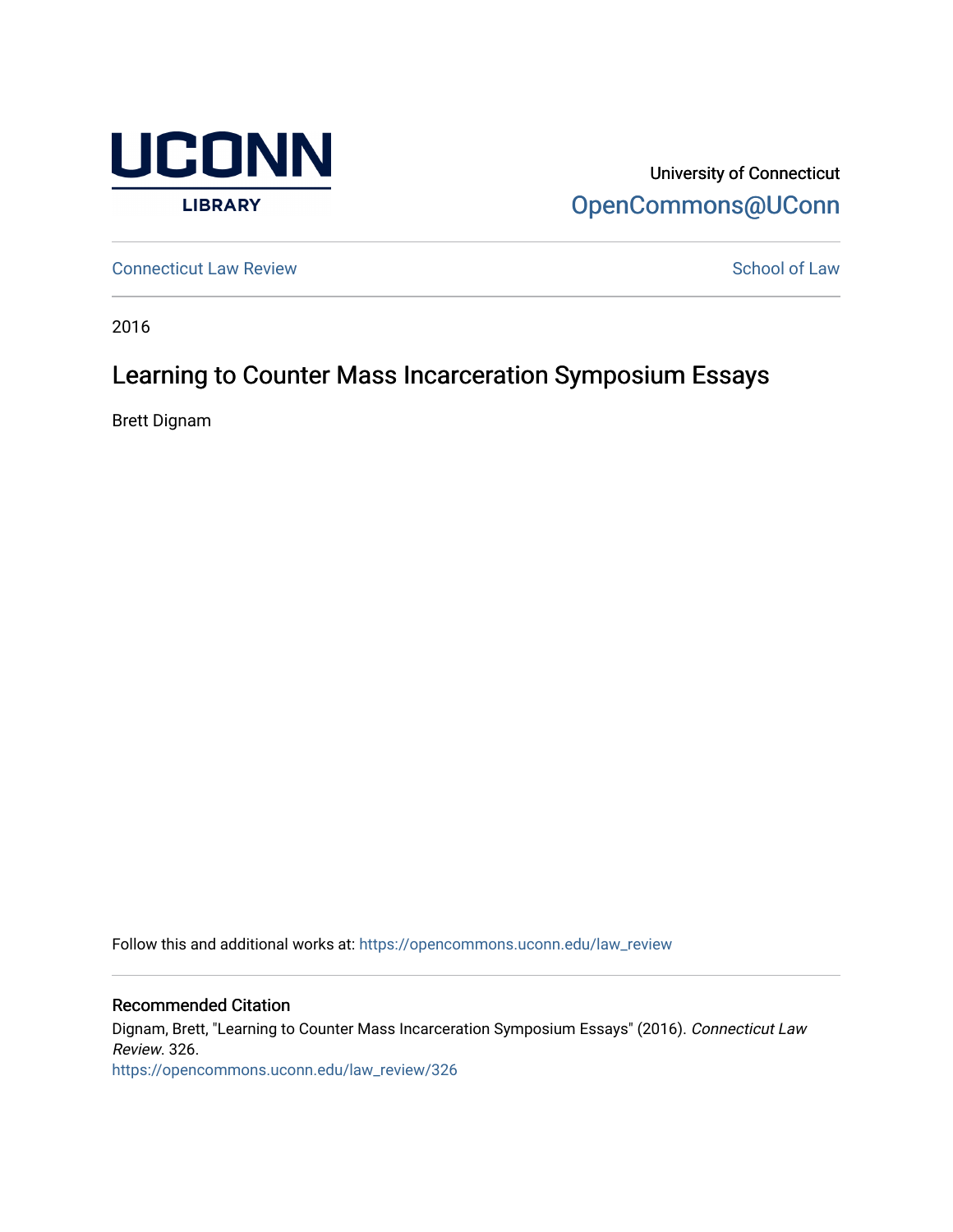# **CONNECTICUT LAW REVIEW**

VOLUME 48 MAY 2016 MUMBER 4

## **Essay**

## Learning to Counter Mass Incarceration

#### BRETT DIGNAM

*Limited access to education inside American prisons imposes a devastating condition of confinement that cripples both the offender and the community. The prolonged and empty time that characterizes prison today affords little mental stimulation, productive engagement, or preparation for post-release employment. Recent research and analysis has found that education during incarceration correlates with lower rates of recidivism and increases the likelihood and quality of post-release employment. There is a pronounced racially disparate dimension to these effects that are concentrated in communities where investment by the criminal justice system is extraordinarily high. Failure to provide education and the resulting higher rates of recidivism exacerbate prison overcrowding and inflate the costs of incarceration. Initiatives for expanding and evaluating diverse models of education, restoring federal funding for higher education inside prison, and forging partnerships between academia and people inside prison offer the hope of improved conditions both in our prisons and in our communities.*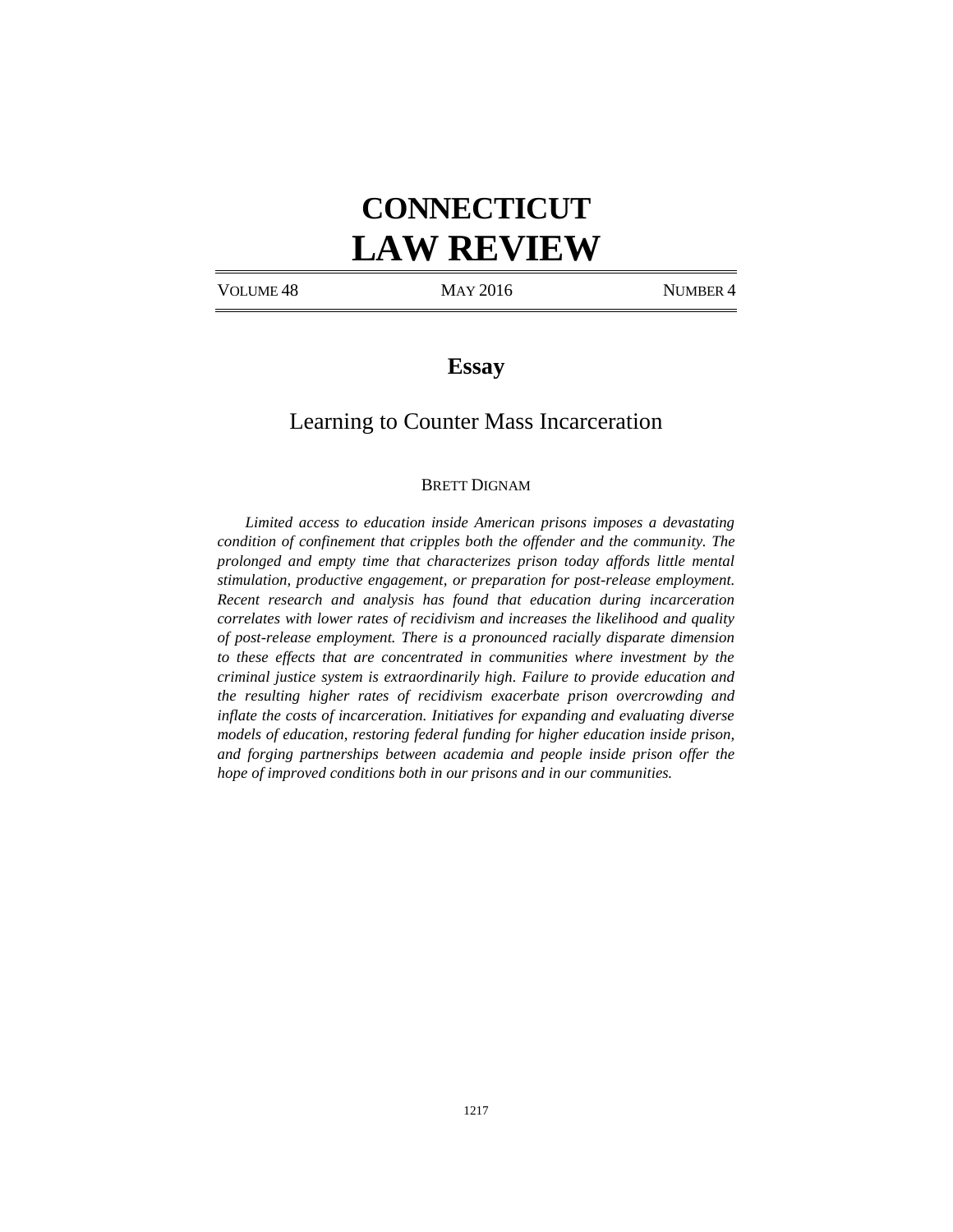### **ESSAY CONTENTS**

| L THE DEMOGRAPHICS AND CONSTRAINTS OF MASS         |  |
|----------------------------------------------------|--|
|                                                    |  |
| <b>III. INVESTMENT IN HIGHER EDUCATION PAYS</b>    |  |
| IV. DIVERSE MODELS AND PROMISING INITIATIVES  1227 |  |
|                                                    |  |
|                                                    |  |

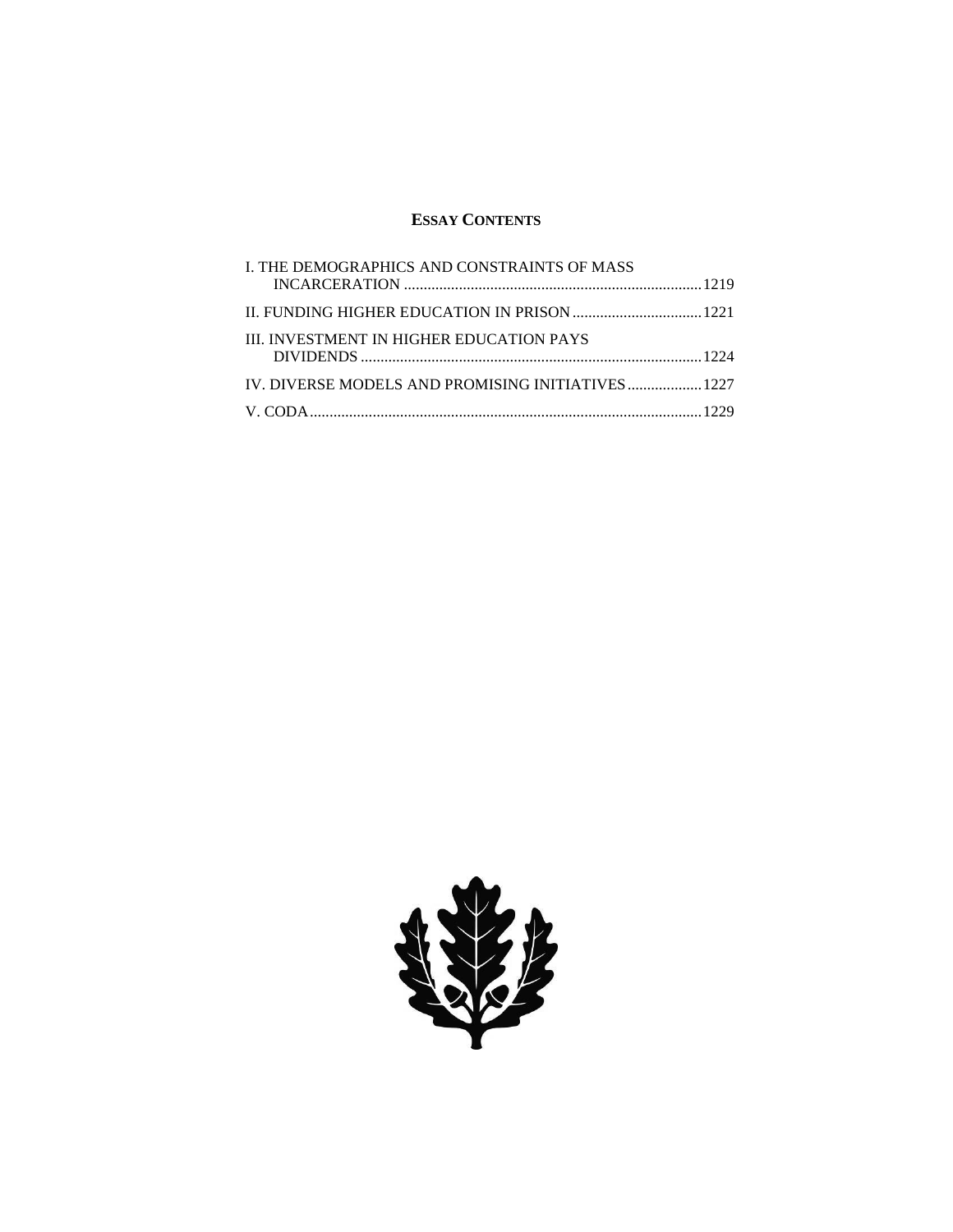## Learning to Counter Mass Incarceration

#### BRETT DIGNAM\*

*When your mind changes, new possibilities begin to arise. In fact, everything changes when you can see things on different levels simultaneously, when you can see fullness and connectedness as well as individuality and separateness. Your thinking expands in scope.*<sup>1</sup>

Often when we talk about prison conditions, we focus on the bad and ugly pieces of our systems—rape, deficient medical care, the challenges inherent in treating people with mental illness in a prison, etc. But we should also focus on the opportunity that prison provides for positive change. As academics, we live the hope that education brings.

#### I. THE DEMOGRAPHICS AND CONSTRAINTS OF MASS INCARCERATION

Education within prison challenges the resources of every correctional system. Mass incarceration has magnified those challenges. The often-cited statistic, that the United States has only five percent of the world's population yet twenty-five percent of its prisoners, 2 sets this issue in a uniquely American context. From 1978–2014, the United States prison population rose 408%.<sup>3</sup>

Increasing concentrations of both racial and educational disparity are major features of our unprecedented era of mass incarceration. Unsurprisingly, employment disadvantage correlates with race and incarceration.<sup>4</sup> A chart created by *The Washington Post* dramatically depicts the black-white gap in skyrocketing incarceration rates from 1960–  $2010<sup>5</sup>$  As the chart and related research establish, this effect is particularly

<sup>\*</sup> Clinical Professor of Law, Columbia Law School.

<sup>&</sup>lt;sup>1</sup> Tiyo Attallah Salah-El, *A Call for the Abolition of Prisons*, 13 J. PRISONERS ON PRISONS 6, 6 (2004).

<sup>2</sup> *See, e.g.*, Michelle Ye Hee Lee, *Does the United States Really Have 5% of the World's Population and a Quarter of the World's Prisoners?*, WASH. POST (Apr. 30, 2015), https:// www.washingtonpost.com/news/fact-checker/wp/2015/04/30/does-the-united-states-really-have-five-p ercent-of-worlds-population-and-one-quarter-of-the-worlds-prisoners/ [https://perma.cc/39ZK-L8CL].

<sup>3</sup> *The Prison Crisis*, ACLU BLOG, https://www.aclu.org/prison-crisis [https://perma.cc/J8UE-6BTE].

<sup>4</sup> Bruce Western & Becky Pettit, *Incarceration & Social Inequality*, 139 DAEDALUS 8, 13 (2010).

<sup>5</sup> George Gao, *Chart of the Week: The Black-White Gap in Incarceration Rates*, PEW RESEARCH CTR. (July 18, 2014), http://www.pewresearch.org/fact-tank/2014/07/18/chart-of-the-week-the-blackwhite-gap-in-incarceration-rates/ [https://perma.cc/KWU9-TBRH].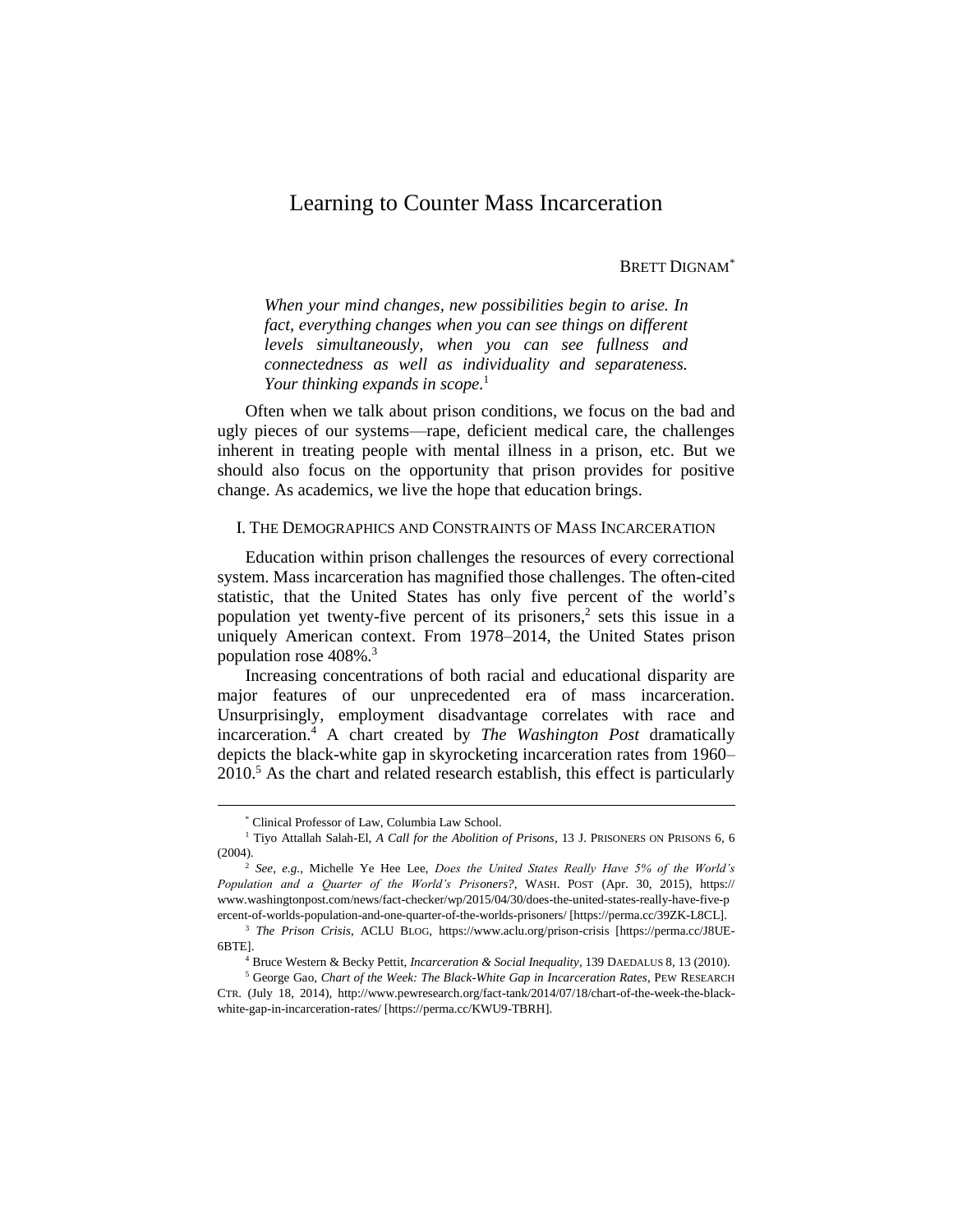acute for black men without a high school diploma—who are more likely to be incarcerated than employed.<sup>6</sup>

In 1980, about ten percent of young black men who dropped out of high school were in prison or jail; in 2008 that number was thirty-seven percent.<sup>7</sup> By 2000, more black men were in prison than college<sup>8</sup> and in 2003 researchers found that an American black man in his thirties was almost twice as likely to have experienced prison as opposed to college.<sup>9</sup> In 2003, one in three black men and one in six Hispanic men were headed to prison while only one in seventeen white men were.<sup>10</sup> Poverty among black men was also more pronounced than among white men, with forty-nine percent of black prisoners, but only thirty-six percent of white prisoners, reporting having earned less than \$800 per month before entering prison.<sup>11</sup>

Mass incarceration emerged from a confluence of factors including "tough on crime" and "truth in sentencing" campaigns that predictably led to longer sentences with mandatory minimum terms. During the last three decades, in response to these policies and to the exploding prison populations, states and the federal government built new and more secure prisons. Despite ambitious prison building programs, encouraged by federal subsidies, prison overcrowding is endemic. In *Brown v. Plata*, <sup>12</sup> the Supreme Court upheld judicial findings that overcrowding in California prisons led to constitutional violations. That overcrowding, which is not unique to California, is expensive. Today, eleven states (including Connecticut) spend more on incarceration than on education.<sup>13</sup>

Confinement in American prisons has also become increasingly punitive. We hold unprecedented numbers of people in administrative

<sup>6</sup> *Id.* 

<sup>7</sup> Western & Pettit, *supra* note 4, at 10.

<sup>8</sup> Vincent Schiraldi & Jason Zeidenberg, *Cellblocks or Classrooms? The Funding of Higher Education and Corrections and Its Impact on African American Men*, JUST. POL'Y INST. (Sept. 1, 2002); *see also* Bryan J. Cook, *By the Numbers: More Black Men in Prison Than in College? Think Again*, AM. COUNCIL ON EDUC. (Fall 2012), http://www.acenet.edu/the-presidency/columns-andfeatures/Pages/By-the-Numbers-More-Black-Men-in-Prison-Than-in-College-Think-Again-.aspx [https://perma.cc/F4FK-H88G] (describing that while this assertion has been challenged, 829,200 black

men were in prison or jail while 717,491 black men were enrolled in post-secondary education in 2000).

<sup>9</sup> BRUCE WESTERN ET AL., JUSTICE POLICY INST., EDUCATION & INCARCERATION 8 (2003), http://www.justicepolicy.org/images/upload/03-08\_REP\_EducationIncarceration\_AC-BB.pdf [https:// perma.cc/S4N9-QQ6F].

<sup>&</sup>lt;sup>10</sup> WENDY ERISMAN & JEANNE BAYER CONTARDO, INST. FOR HIGHER EDUC. POLICY, LEARNING TO REDUCE RECIDIVISM: A 50 STATE SURVEY OF POSTSECONDARY CORRECTIONAL EDUCATION POLICY 2 (2005), http://www.ihep.org/sites/default/files/uploads/docs/pubs/learningreducerecidivism. pdf [https://perma.cc/3XF5-SHFN].

<sup>11</sup> *Id.* at 3.

<sup>12</sup> 563 U.S. 493 (2011).

<sup>&</sup>lt;sup>13</sup> AM. ACAD. OF ARTS & SCIENCES, PUBLIC RESEARCH UNIVERSITIES: CHANGES IN STATE FUNDING 10–11 (2015), https://www.amacad.org/multimedia/pdfs/publications/researchpapersmono graphs/PublicResearchUniv\_ChangesInStateFunding.pdf [https://perma.cc/5AHS-E3P5].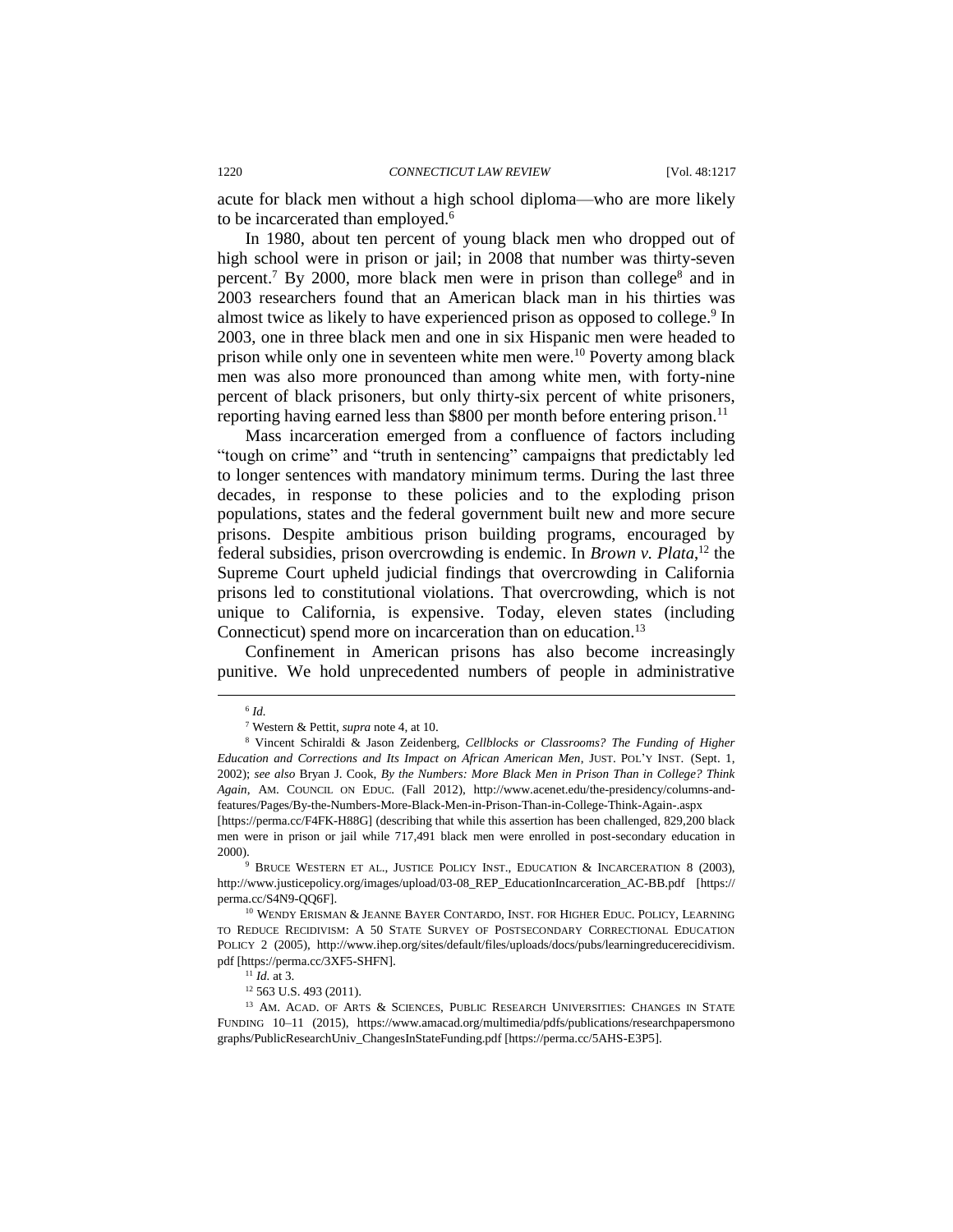segregation, which is characterized by extreme social isolation.<sup>14</sup> Although the conditions of such confinement vary from system to system, administrative segregation commonly affords little out-of-cell time, limited personal property (including books), and little to no meaningful communication.<sup>15</sup> Programming, including education, is minimal.<sup>16</sup> Even in general population areas, employment and education are luxuries that many systems cannot afford. Prisons are now filled with unprecedented levels of people who are serving idle, unproductive, and expensive time.

Intuitively, we know that prisons are better places when the people in them are productively engaged.<sup>17</sup> Similar to the prison healthcare initiatives developed in response to the public health crisis that we faced with HIV/AIDS in the  $1980s$ ,<sup>18</sup> the challenge of providing education in prison also presents an opportunity to address the educational crisis we face outside prison walls. Connecticut was a leader in designing the public health response to HIV/AIDS. Reform of prison healthcare, which included robust education, testing, and confidentiality protections, provided the template for subsequent legislation that established community standards.<sup>19</sup>

#### II. FUNDING HIGHER EDUCATION IN PRISON

Prisons today focus on basic adult education and secondary education<sup>20</sup>—an important first step for the large number of people lacking a basic educational foundation who are spending long periods of time in prison. However, in the early 1980s, when there were fewer than 500,000 people incarcerated in U.S. prisons, there were 350 college degree

 $\overline{\phantom{a}}$ 

<sup>14</sup> *See* Sarah Baumgartel et al., *Time in Cell: The ASCA-Liman 2014 Liman National Survey of Administrative Segregation in Prison* 3 (Yale Law Sch. Pub. Law Research Paper No. 552, 2015), http://papers.ssrn.com/sol3/papers.cfm?abstract\_id=2655627 [https://perma.cc/67D3-9WT3] (estimating that between 80,000 and 100,000 prisoners were held in segregation during 2014).

<sup>15</sup> *Id.* at 40.

<sup>16</sup> *Id.* at 48.

<sup>17</sup> John Stuart Batchelder & J. Marvin Pippert, *Hard Time or Idle Time: Factors Affecting Inmate Choices Between Participation in Prison Work and Education Programs*, 82 PRISON J. 269, 269 (2002).

<sup>18</sup> *See* Scott Burris, *Prisons, Law and Public Health: The Case for A Coordinated Response to Epidemic Disease Behind Bars*, 47 U. MIAMI L. REV. 291, 302–03 (1992).

<sup>&</sup>lt;sup>19</sup> *Compare* Doe v. Meachum, No. H-88-562 (D. Conn. May 16, 1989) (consent judgment), http://www.clearinghouse.net/chDocs/public/PC-CT-0005-0002.pdf [https://perma.cc/2JP3-SNXN], *with* 1989 Conn. Legis. Serv. P.A. 89-246 (codified as amended at CONN. GEN. STAT. §§ 19a-581 to -590 (2015)).

<sup>&</sup>lt;sup>20</sup> For example, a description of "Education Services" in Connecticut jails and prisons identifies no college programming. *Education Services*, CONN. DEP'T CORR., http://www.ct.gov/doc/cwp/ view.asp?q=265554 [https://perma.cc/H6GF-QBRV] (last visited May 27, 2016). Similarly, New York describes limited college programs at select institutions, but these are entirely privately funded. *College Programs*, N.Y. DEP'T CORR. & CMTY. SUPERVISION, http://www.doccs.ny.gov/ProgramServices/ academic.html#coll [https://perma.cc/68QK-KZ7B] (last visited May 27, 2016).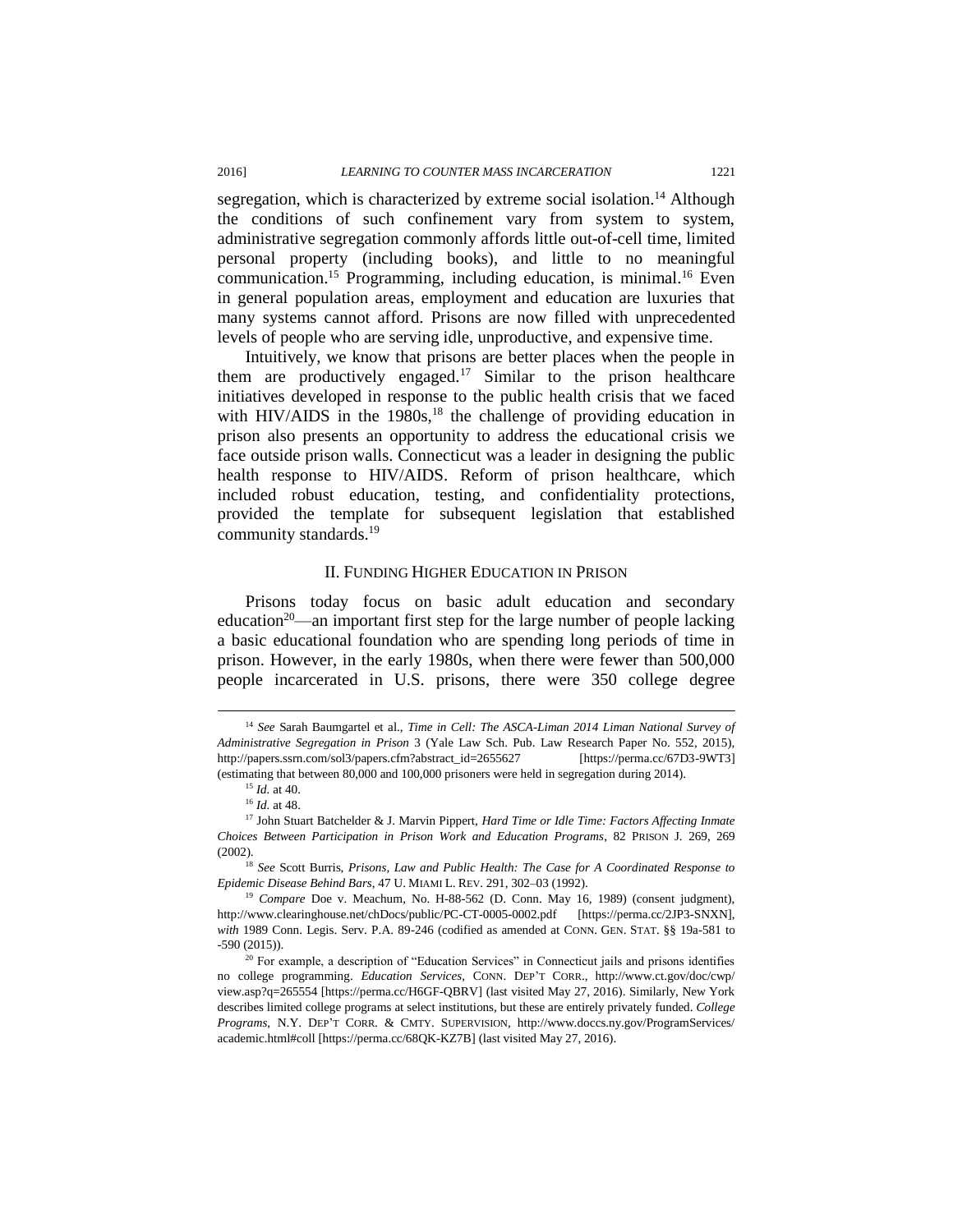programs in prisons with more than  $27,000$  students.<sup>21</sup> Federal grants paid prisoners' tuition.<sup>22</sup> Then we got tough on crime, eliminated grants for education, and paid the price by releasing a generation of under-educated and unemployable people from prison.

Government funding for higher education did and does continue to exist. Initially authorized by the Education Amendments of 1972,<sup>23</sup> the Pell Grant program is the largest single source of grant aid for undergraduate postsecondary education funded by the federal government.<sup>24</sup> Pell Grants are made to undergraduate students on the basis of need and were available to prisoners from 1972 to 1994.<sup>25</sup> In 1994, this funding was eliminated for prisoners, despite the fact that only one percent of all Pell Grants between 1993 and 1994 were awarded to prisoners.<sup>26</sup> Significantly, no student was ever denied a Pell Grant because of prisoner participation in the program.<sup>27</sup>

Making prisoners ineligible for Pell Grants had an immediate and dramatic effect.<sup>28</sup> A 1995 study by the American Correctional Association found that the number of states offering higher education programming fell from thirty-seven to twenty-six and prisoner enrollment in such programs fell by forty percent.<sup>29</sup> Another study by the American Correctional Association in 1997 found that only twenty-one states offered postsecondary education and that these programs enrolled less than two percent of the prison population.<sup>30</sup> Only twenty-five of forty-five states responding to a 2002 survey reported that they offered college programs.<sup>31</sup>

<sup>23</sup> *Id.*

 $\overline{\phantom{a}}$ 

<sup>24</sup> *Fast Facts*, NAT'L CTR. FOR EDUC. STAT., https://nces.ed.gov/fastfacts/display.asp?id=31 [https://perma.cc/PFS3-DEVE] (last visited May 27, 2016).

<sup>29</sup> *Id.*

<sup>21</sup> Bruce I. Wolford & John F. Littlefield, *Correctional Post-Secondary Education: The Expanding Role of Community Colleges*, 9 COMMUNITY JUNIOR C. RES. Q. RES. & PRAC. 257, 258, 261 (1985).

<sup>22</sup> *See Federal Pell Grants for Prisoners*, CONGRESSIONALRESEARCH.COM, http://congressional research.com/RS21785/document.php?study=Federal+Pell+Grants+for+Prisoners [https://perma.cc/SF 7U-TUR2] (last visited May 27, 2016).

<sup>&</sup>lt;sup>25</sup> INST. FOR HIGHER EDUC. POLICY, REAPING THE BENEFITS: DEFINING THE PUBLIC AND PRIVATE VALUE OF GOING TO COLLEGE 8 (1998), http://www.ihep.org/sites/default/files/uploads/docs/ pubs/reapingthebenefits.pdf [https://perma.cc/LW46-EBNR]; Nick Anderson, *Advocates Push to Renew Pell Grants for Prisoners, Citing Benefits of Higher Education*, WASH. POST (Dec. 3, 2013), https://www.washingtonpost.com/local/education/when-congress-cut-pell-grants-for-prisoners/2013/12 /03/fedcabb2-5b94-11e3-a49b-90a0e156254b\_story.html [https://perma.cc/9S5S-TJPN].

<sup>26</sup> Anderson, *supra* note 25.

<sup>27</sup> ERISMAN & CONTARDO, *supra* note 10, at x (citing INST. FOR HIGHER EDUC. POLICY, PELL GRANTS: ARE PRISONERS THE PROGRAM'S BIGGEST PROBLEM? 1–2, 7 (1994)).

<sup>28</sup> ERISMAN & CONTARDO, *supra* note 10, at x.

<sup>30</sup> *Id.*

<sup>31</sup> Jonathan E. Messemer, *College Programs for Inmates: The Post-Pell Grant Era*, 54 J. CORRECTIONAL EDUC. 32, 34 (2003).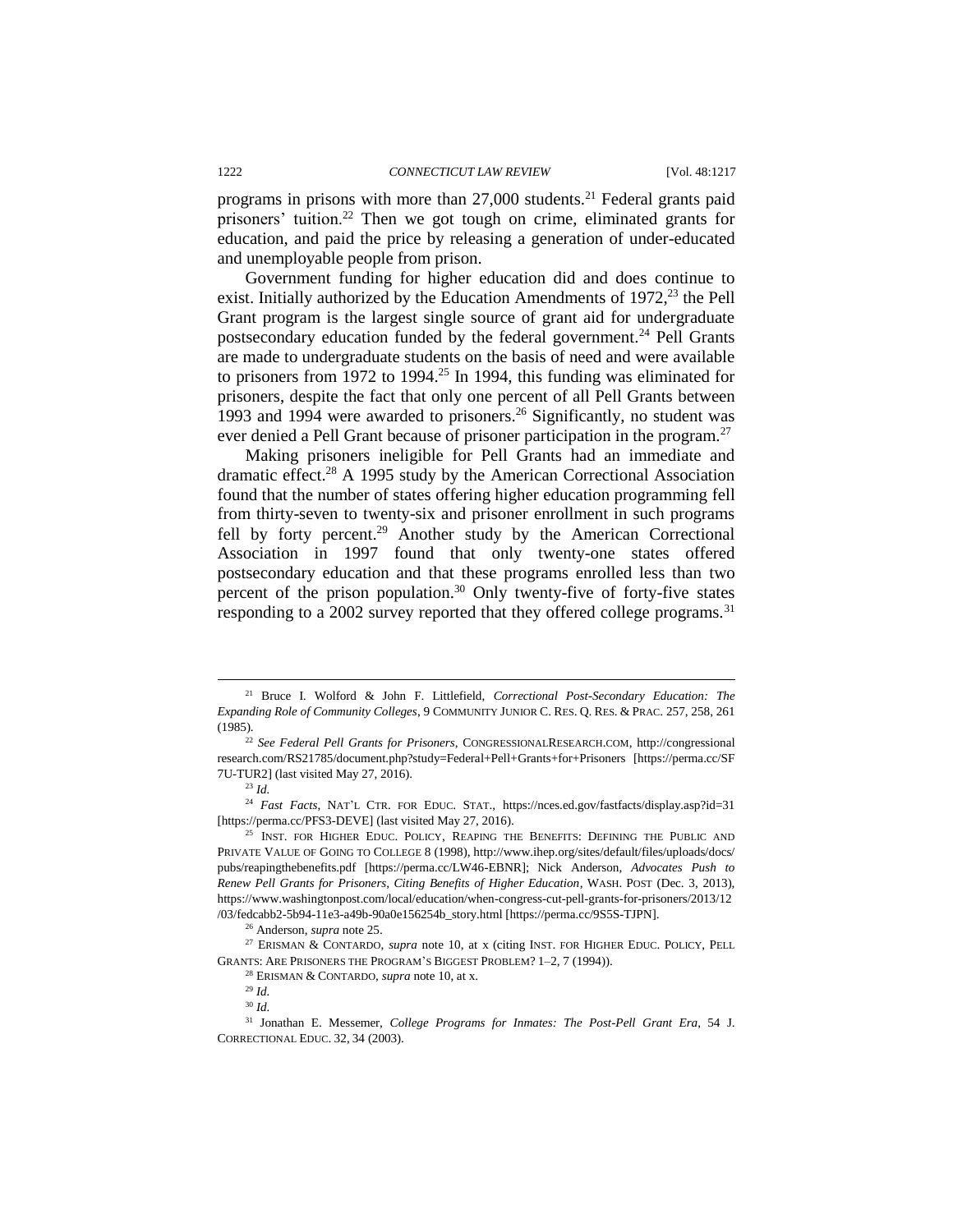Funding for those programs came from state and federal agencies,  $32$ corporations, foundations, universities, and inmates.<sup>33</sup>

In 2003, the Institute for Higher Education Policy surveyed correctional administrators about the challenge of providing postsecondary education.<sup>34</sup> At that point, forty-three states and the federal Bureau of Prisons (BOP) responded that they had some postsecondary education, but it was concentrated.<sup>35</sup> Only fourteen states and the BOP had more than 1,000 prisoners enrolled and those systems had eighty-nine percent of the students.<sup>36</sup> Postsecondary education was available to only five percent of all prisoners and the degree completion rate was low.<sup>37</sup> About two-thirds of prisoners were enrolled in vocational programs for college credit, <sup>38</sup> which was most commonly awarded by community colleges<sup>39</sup> and funded by Incarcerated Youth Offender (IYO) block grants.<sup>40</sup> Lack of funding was a key barrier to additional educational programming.

Private donors, including Doris Buffett<sup>41</sup> and George Soros,<sup>42</sup> and institutions stepped up to fund college programs in prison when the federal government withdrew eligibility for Pell Grants. That private funding financed the development of promising programs. Premier liberal arts colleges such as Wesleyan and Bard have led the way in Connecticut and New York.<sup>43</sup> Both institutions pioneered rigorous courses where people in prison earn college credit.

The success of those programs and research establishing that higher

 $\overline{\phantom{a}}$ 

<sup>42</sup> George Soros has been a major supporter of the Bard Prison Initiative through the Open Society Foundation. *See Bard College on Behalf of the Bard Prison Initiative*, OPEN SOC'Y FOUND., https://www.opensocietyfoundations.org/about/programs/us-programs/grantees/bard-college-behalfbard-prison-initiative-0 [https://perma.cc/H2N5-F9K7] (last visited May 27, 2016); *George Soros*, OPEN SOC'Y FOUND., https://www.opensocietyfoundations.org/people/george-soros [https://perma.cc/ EX5W-TJFV] (last visited May 27, 2016).

<sup>43</sup> The Wesleyan Center for Prison Education receives funding from the Connecticut-based Tow Foundation. *Center for Prison Education*, WESLEYAN U., http://www.wesleyan.edu/cpe/ [https://per ma.cc/TG4D-XHGQ] (last visited May 27, 2016); *What We Do*, BARD PRISON INITIATIVE, http://bpi.bard.edu/what-we-do/ [https://perma.cc/84KK-C5YJ] (last visited May 27, 2016).

<sup>&</sup>lt;sup>32</sup> For example, in 1998, the Incarcerated Youth Offender grant program (IYO) restored some federal funding for prisoners younger than thirty-five. Although that program must be reauthorized yearly, it had a positive effect. ERISMAN & CONTARDO, *supra* note 10, at 27–28, 32–33.

<sup>33</sup> *Id.* at 29–31.

<sup>34</sup> *Id.* at 5.

<sup>35</sup> *Id.* at 13.

<sup>36</sup> *Id.* at 14. <sup>37</sup> *Id.* at 20–21.

<sup>38</sup> *Id.* at 19.

<sup>39</sup> *Id.* at 22.

<sup>40</sup> *Id.* at 23.

<sup>&</sup>lt;sup>41</sup> Doris Buffett funds college programs at New York prisons through the Sunshine Lady Fund. *About Sunshine Lady*, SUNSHINE LADY FOUND., http://www.sunshinelady.org/?page\_id=2 [https:// perma.cc/J3YK-33VZ] (last visited May 27, 2016).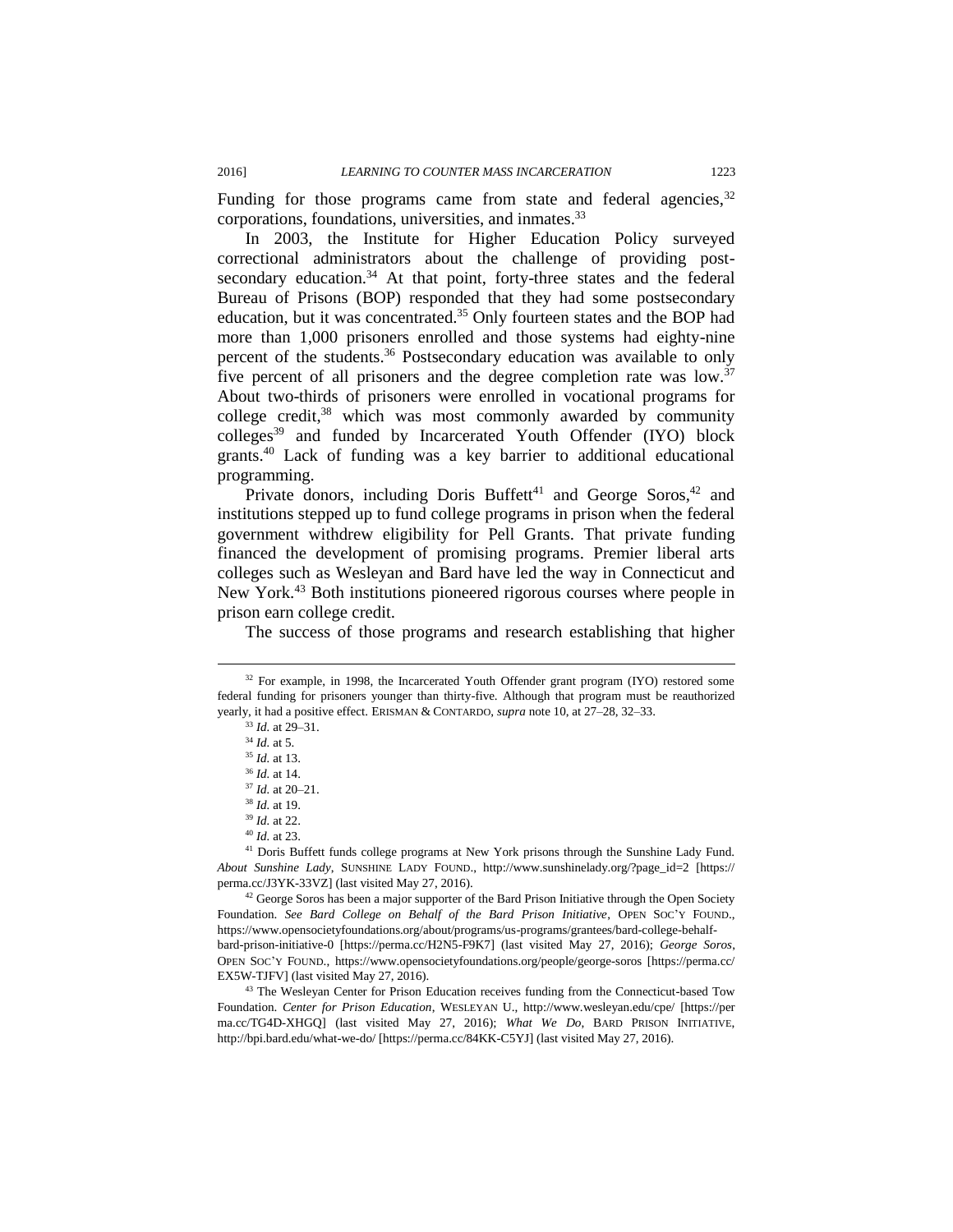education correlates with lower recidivism rates have inspired renewed government investment. In February 2014, Governor Cuomo announced a plan to expand college courses in prison by allocating \$1 million of the almost  $$3$  billion corrections budget to that effort.<sup>44</sup> Although he abandoned that proposal six weeks later in the face of strong political opposition,<sup>45</sup> he recently presented a reconfigured and innovative alternative plan. On January 10, 2016, Governor Cuomo announced that he would use \$7.5 million from the civil forfeiture fund (matched by \$7.5 of private funding) to finance college courses in state prisons.<sup>46</sup> Manhattan District Attorney Cyrus Vance, II, who oversees that fund, acknowledged that the program made sense from a crime-fighting perspective because people who earn college degrees are less likely to return to prison.<sup>47</sup>

Last summer, the federal government also announced an "institutionbased experiment" to provide Pell Grant funding to students who are incarcerated in federal and state penal institutions.<sup>48</sup> Noting surveys of state and federal institutions, which found that only forty percent of these institutions offer postsecondary programs, the Secretary of Education invited proposals from postsecondary institutions for education in prison.<sup>49</sup> The notice cited a study by the Department of Justice concluding that, "postsecondary correctional education is a promising and cost-effective practice that supports the successful reentry of justice-involved individuals<sup>"50</sup>

#### III. INVESTMENT IN HIGHER EDUCATION PAYS DIVIDENDS

The benefits of a college degree are well established. Recent analysis shows that, on average, those with only a high school diploma earn sixtytwo percent of the income earned by those with college degrees, and that the gap is widening.<sup>51</sup> Objections to higher education in prison are often framed in terms of fairness. Why should taxpayers provide an advanced

<sup>44</sup> Thomas Kaplan, *Cuomo Drops Plan to Use State Money to Pay for College Classes for Inmates*, N.Y. TIMES (Apr. 2, 2014), http://www.nytimes.com/2014/04/03/nyregion/cuomo-drops-planto-use-state-money-to-pay-for-college-classes-for-inmates.html?\_r=0 [https://perma.cc/9AGJ-UEQ4]. <sup>45</sup> *Id.*

<sup>46</sup> Jesse McKinley & James C. McKinley, *Cuomo Proposes Higher-Education Initiative in New York Prisons*, N.Y. TIMES (Jan. 10, 2016), http://www.nytimes.com/2016/01/11/nyregion/cuomoproposes-higher-education-initiative-in-new-york-prisons.html [https://perma.cc/LCF6-JH52]. <sup>47</sup> *Id.*

<sup>48</sup> 80 Fed. Reg. 45,964 (Aug. 3, 2015).

<sup>49</sup> *Id.* at 45,965.

<sup>50</sup> *Practice Profile: Postsecondary Correctional Education*, NAT'L INST. JUST., www.crime solutions.gov/PracticeDetails.aspx?ID=23 [https://perma.cc/3JAV-DKSM] (last visited May 27, 2016).

<sup>51</sup> Danielle Kurtzleben, *Study: Income Gap Between Young College and High School Grads Widens*, U.S. NEWS & WORLD REP. (Feb. 11, 2014), http://www.usnews.com/news/articles/2014/02/ 11/study-income-gap-between-young-college-and-high-school-grads-widens [https://perma.cc/G6VE-48W9].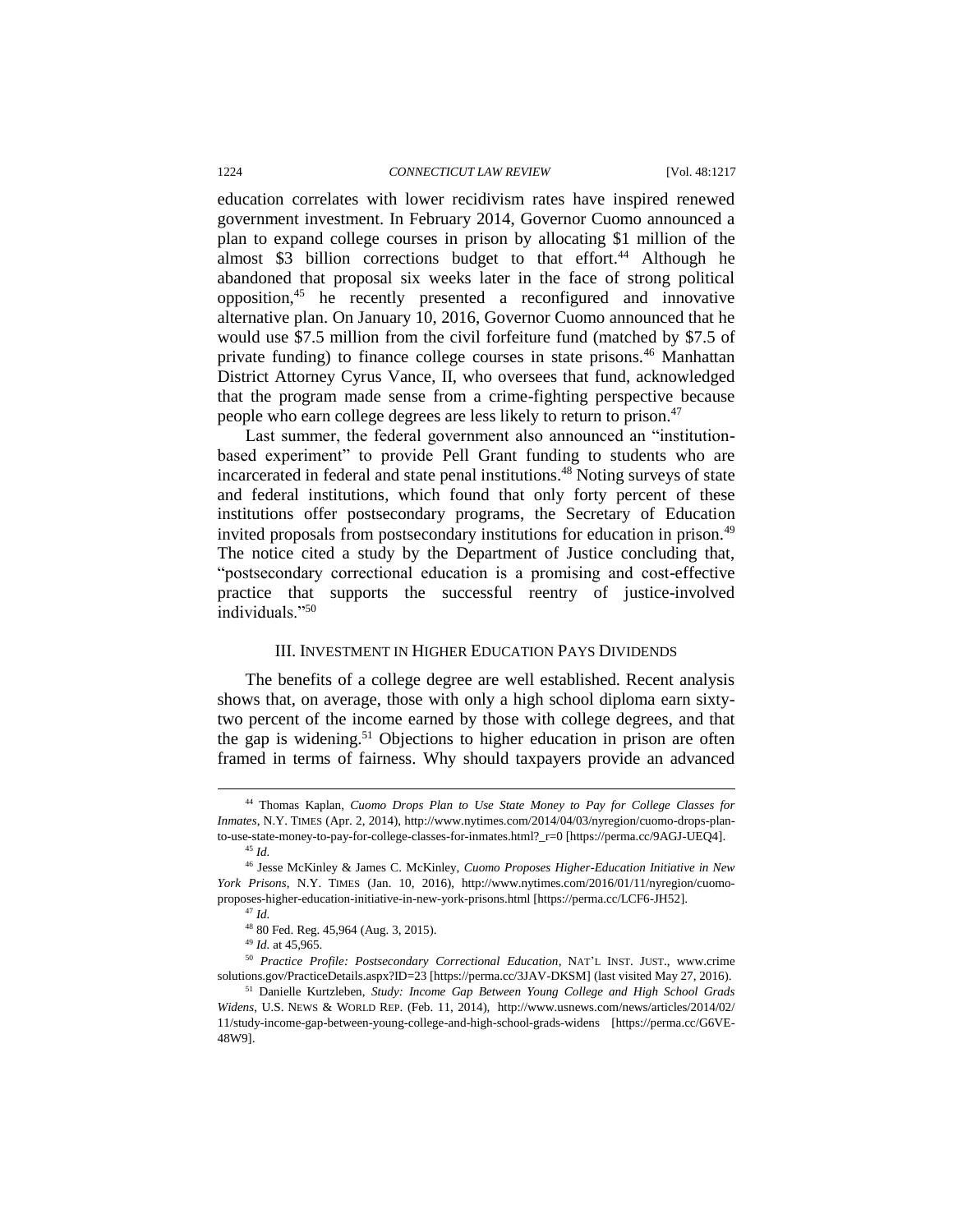$\overline{\phantom{a}}$ 

education for people in prison when they struggle to pay tuition for their own children? Because it provides hope, improves public safety, and saves money—by lowering recidivism rates and increasing the likelihood of post-release employment.<sup>52</sup>

Ninety-eight percent of all prisoners will return to the community, between 600,000 and 700,000 people every year.<sup>53</sup> It is in our interest to reduce the likelihood that they will re-offend and return to prison where we will once again support them at an annual cost that sometimes exceeds tuition at a private college.<sup>54</sup> College undergraduates incur those expenses for four years; taxpayers are often supporting prisoners for a much longer period of time.

Researchers have been examining the relationship between education in prison and conditions of incarceration for decades.<sup>55</sup> Postsecondary education correlates with improved environments in correctional institutions.<sup>56</sup> An Indiana survey documented that those who had taken college courses had seventy-five percent fewer disciplinary infractions, 57 and a study at Bedford Hills prison in New York found that education enhanced self-esteem and the ability to communicate effectively.<sup>58</sup> It was also found helpful in breaking down racial barriers.<sup>59</sup>

Educational attainment also correlates positively with recidivism. An extensive study in 2001 of 3,200 former prisoners who participated in educational programs found they were twenty-nine percent less likely to be

<sup>52</sup> LOIS M. DAVIS ET AL., RAND CORP., EVALUATING THE EFFECTIVENESS OF CORRECTIONAL EDUCATION: A META-ANALYSIS OF PROGRAMS THAT PROVIDE EDUCATION TO INCARCERATED ADULTS, at iii (2013), http://www.rand.org/content/dam/rand/pubs/research\_reports/RR200/RR266/RA ND\_RR266.pdf [https://perma.cc/F7PU-L5CC].

<sup>53</sup> E. Ann Carson, *Prisoners in 2014*, U.S. DEP'T JUST. (Sept. 2015), http://www.bjs.gov/content/ pub/pdf/p14.pdf [https://perma.cc/47AT-8SJG].

<sup>54</sup> In Connecticut, this is often referred to as the "Yale or jail" dynamic. Douglas McCrory, *Yale or Jail*, CONN. HOUSE DEMOCRATS (Mar. 10, 2014), http://www2.housedems.ct.gov/McCrory/ 2014/pr007\_2014-03-10.asp [https://perma.cc/P6DW-PEDB]. In 2010, the average annual cost per prisoner in Connecticut was \$47,421; tuition, room, and board at Yale College for 2009–2010 was \$47,500. *See also* CHRISTIAN HENRICHSON & RUTH DELANEY, VERA INST. OF JUSTICE, THE PRICE OF PRISONS: WHAT INCARCERATION COSTS TAXPAYERS 12 (2012), http://www.vera.org/sites/default/ files/resources/downloads/price-of-prisons-updated-version-021914.pdf [https://perma.cc/7APN-C7DY].

<sup>55</sup> *See* DAVIS ET AL., *supra* note 52, at 5–8 (synthesizing findings from meta-analyses of correctional education programs in the United States, with data spanning from 1945–2006).

<sup>56</sup> ERISMAN & CONTARDO, *supra* note 10, at 7.

<sup>57</sup> J.M. Taylor, *Should Prisoners Have Access to Collegiate Education? A Policy Issue*, 8 EDUC. POL'Y 315 (1994).

<sup>58</sup> *See* MICHELLE FINE ET AL., CHANGING MINDS: THE IMPACT OF COLLEGE IN A MAXIMUM-SECURITY PRISON 21–22 (2001), http://www.prisonpolicy.org/scans/changing\_minds.pdf [https://per ma.cc/FF7H-MQRP] (quoting prisoners and correctional institution employees in expressing how education correlates to improved self-esteem and communication).

<sup>59</sup> ERISMAN & CONTARDO, *supra* note 10, at 7.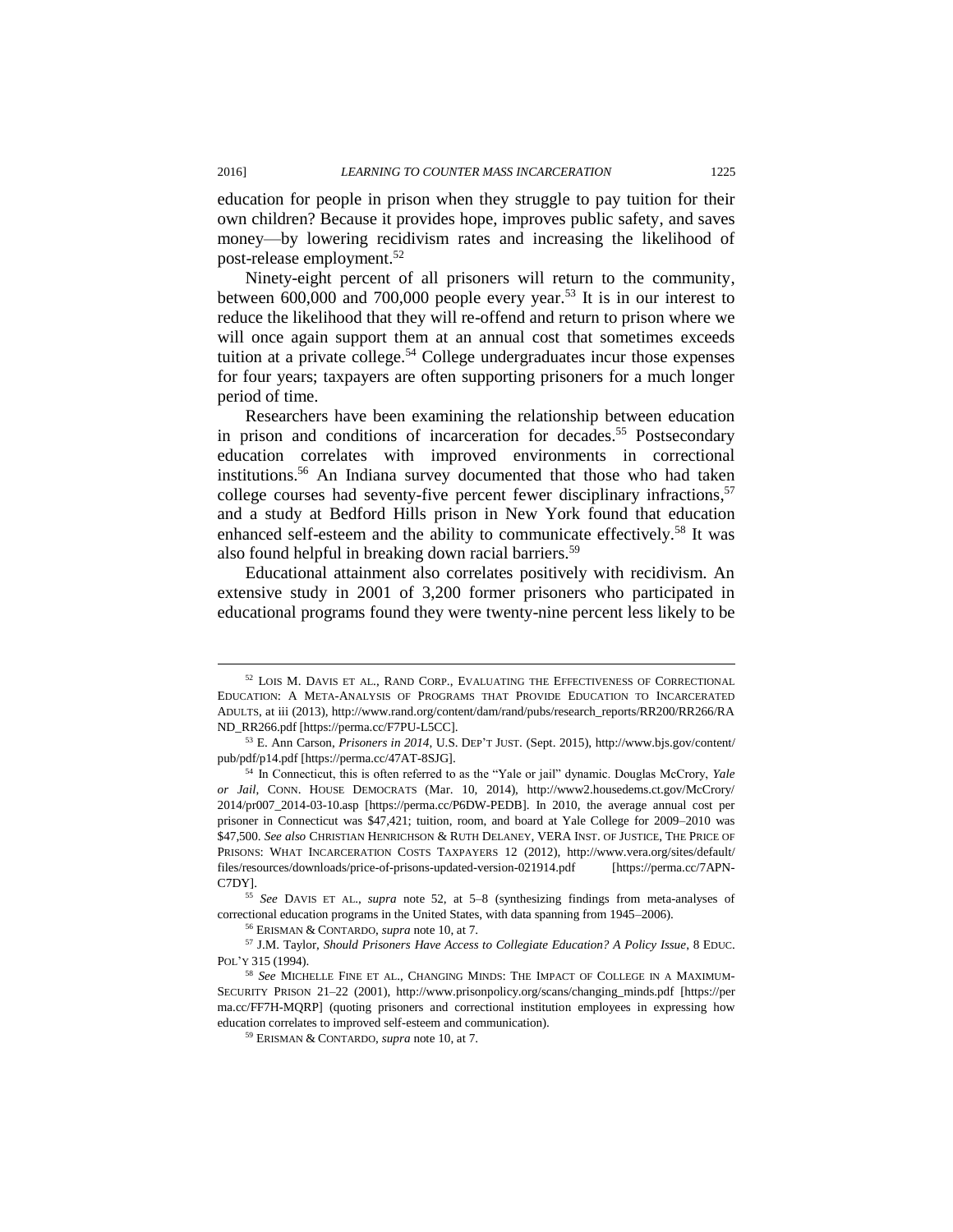sent back to prison than those who had not participated in such programs.<sup>60</sup> A meta-analysis of fifteen different studies documented recidivism rates for those who had taken some college classes that were, on average, fortysix percent lower.<sup>61</sup> There is also evidence that those who had earned a college degree had lower recidivism rates than those who had earned only a GED or taken vocational courses.<sup>62</sup> Western and Petit demonstrated that increased levels of incarceration dramatically intensified the effect of low educational attainment, deepening the racial and poverty gap, and disproportionately affecting African American and Hispanic communities.<sup>63</sup>

In 2010, the RAND Corporation, a self-described "nonprofit institution that helps improve policy and decision-making through research and analysis,"<sup>64</sup> was awarded federal funding under the Second Chance Act of 2007 to examine the state of correctional education, where it was headed, and which programs were effective.<sup>65</sup> The comprehensive report examined and evaluated fifty studies for recidivism and eighteen for employment. <sup>66</sup> It also compared the direct costs of correctional education with those of re-incarceration to place the recidivism findings in a broader context.<sup>67</sup>

Key findings of the RAND meta-analysis included:

- 1) Correctional education improves the chances that people released from prison will not return and may improve their chances of postrelease employment;<sup>68</sup>
- 2) Cost analysis suggests that correctional education programs can be cost-effective in light of effects on recidivism;<sup>69</sup>

 $\overline{\phantom{a}}$ 

<sup>60</sup> STEPHEN J. STEURER ET AL., THREE STATE RECIDIVISM STUDY 6, 50 (2001), http://www.ceanati onal.org/PDFs/3StateFinal.pdf [https://perma.cc/NK49-VL56].

<sup>61</sup> Cathryn A. Chappell, *Post-Secondary Correctional Education & Recidivism: A Meta-Analysis of Research Conducted 1990–1999*, 55 J. CORRECTIONAL EDUC. 148, 158 tbl.1 (2004).

<sup>62</sup> *See* Mary Ellen Batiuk et al., *Disentangling the Effects of Correctional Education: Are Current Policies Misguided? An Event History Analysis*, 5 CRIM. JUST. 55, 67–68 (2005) ("[T]he college variable proved to be the only educational program variable to significantly decrease recidivism hazard rates . . . . The current study also found that none of the other educational programs examined had such a strong effect on the rate of recidivism . . . .").

<sup>63</sup> *See* Western & Pettit, *supra* note 4, at 8 (outlining the social inequality produced by mass incarceration).

<sup>64</sup> DAVIS ET AL., *supra* note 52.

<sup>65</sup> *Id.* at iii.

<sup>66</sup> *Id.* at 16.

<sup>&</sup>lt;sup>67</sup> *Id.* at xvi. For a particularly effective infographic summary of these findings, see Lois M. Davis et al., *Serving Time or Wasting Time? Correctional Education Programs Improve Job Prospects, Reduce Recidivism, and Save Taxpayer Dollars*, RAND CORP., http://www.rand.org/pubs/infographics/ IG113.html [https://perma.cc/7628-2SMZ] (last visited May 27, 2016).

<sup>68</sup> DAVIS ET AL., *supra* note 52, at iii.

<sup>69</sup> *Id.*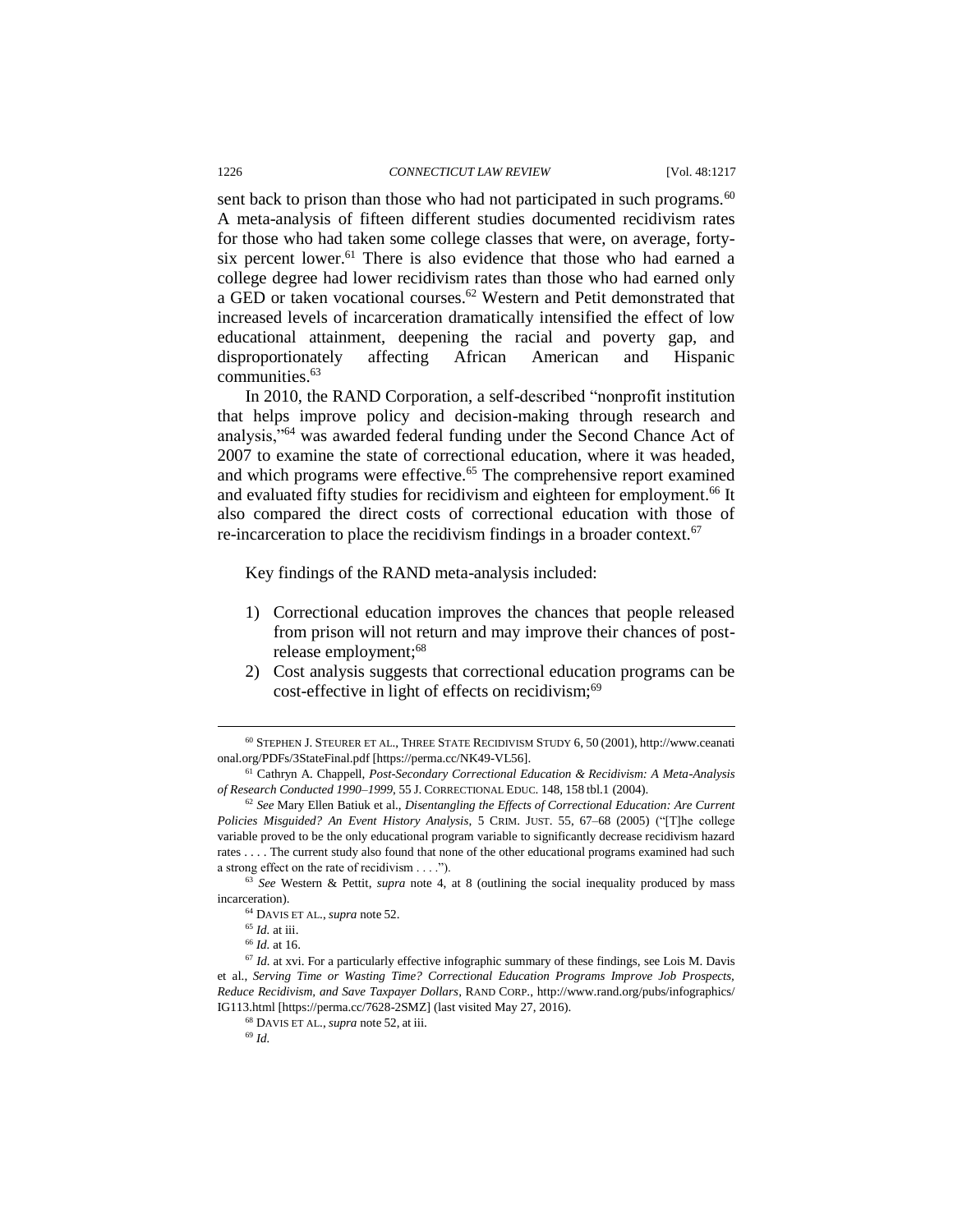- 3) Additional understanding of what makes programs effective, such as curriculum, dosage, or quality, is necessary; $\frac{70}{10}$  and
- 4) The evidence base must be built in four key areas: a) stronger research designs; b) measuring dosage; c) identifying program characteristics; and d) examining more proximal indicators of program efficacy.<sup>71</sup>

The higher quality research studies that RAND reviewed indicate that, on average, people who participate in correctional education programs are forty-three percent less likely to recidivate than people who do not.<sup>72</sup> Those who participate in high school/GED programs are thirty percent less likely to recidivate than those who do not.<sup>73</sup> The eighteen studies that looked at post-release employment found that correctional education (academic or vocational) increased the odds of obtaining employment by thirteen percent and vocational training increased the odds by twenty-eight percent.<sup>74</sup> Importantly, the RAND study found that the direct costs of providing correctional education are cost-effective compared with the direct costs of re-incarceration (average savings per participant of \$8,700 to \$9,700 based on a three-year period).<sup>75</sup>

#### IV. DIVERSE MODELS AND PROMISING INITIATIVES

The RAND study has given us hope—solid findings and a challenge for the future. More work needs to be done in assessing existing models and developing additional effective models. We who think, write, and advocate about these issues are uniquely situated to do that work. Several successful initiatives are already in place.

In 1999, Bard College launched a program that offered college credit and degrees to prisoners in New York State prisons. Bard now enrolls nearly 300 men and women who are pursuing associate or bachelor degrees at six New York prisons. Bard has also forged a coalition with other liberal arts colleges and programs, including Wesleyan College in Connecticut, Grinnell College in Iowa, Goucher College in Maryland, Notre Dame and Holy Cross College in Indiana, Washington University in Missouri, and the Freedom Education Prison Project in Washington State.<sup>76</sup> Cornell University also has a Prison Education Program that provides a

 $\overline{\phantom{a}}$ 

<sup>75</sup> Davis et al., *supra* note 67.

<sup>70</sup> *Id.* at iv.

<sup>71</sup> *Id.* at xxii–xxiii.

<sup>72</sup> *Id*. at xvi.

<sup>73</sup> *Id.* 

<sup>74</sup> *Id.* at xvi–xvii.

<sup>76</sup> *Locations*, CONSORTIUM FOR LIBERAL ARTS IN PRISON, http://consortium.bard.edu/locations/ [https://perma.cc/XH7P-KBF6] (last visited May 27, 2016).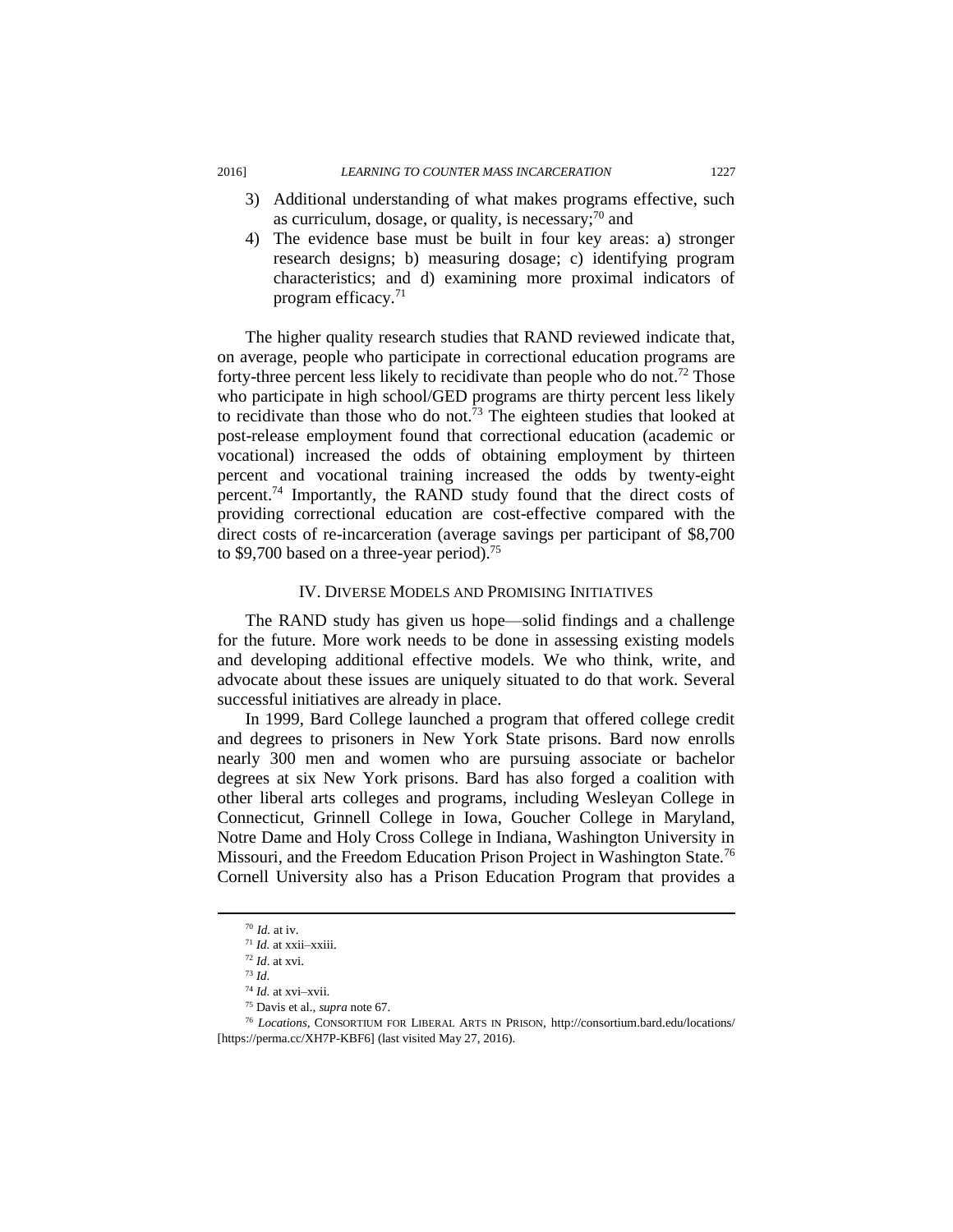liberal arts curriculum leading to an Associate of Arts degree from Cayuga Community College for men incarcerated at the Auburn and Cayuga Correctional Facilities.<sup>77</sup>

These programs work. In a highly publicized event, students participating in the Bard Prison Initiative debate program recently defeated a Harvard College debate team.<sup>78</sup> The recidivism numbers for participants in those programs are encouragingly low. For example, less than two percent of prisoners who earned degrees with Bard returned to prison within three years.<sup>79</sup>

Columbia University has recently launched an interdisciplinary Justice-in-Education Initiative.<sup>80</sup> Supported by a grant from the Andrew W. Mellon Foundation, this collaboration provides educational opportunities to incarcerated and formerly incarcerated persons.<sup>81</sup> It offers courses taught by Columbia instructors at local prisons and jails, including youth on Rikers Island.<sup>82</sup> With the Media and Idea Lab at the Center for the Study of Ethnicity and Race, the Initiative intends to present stories that emphasize the role of education in human development whether behind bars or as part of successful reentry for those returning home from prison.<sup>83</sup>

Boston University hosts a Consortium on Prison Teaching.<sup>84</sup> Based in its Prison Education Program, the consortium consists of faculty members from Boston University, Harvard University, Boston College, Bridgewater State College, Brandeis University, Cambridge College, University of Massachusetts Boston, and Lasell College, among others.<sup>85</sup> Approximately twenty-two faculty members teach classes each semester.<sup>86</sup>

California recently created a Prison Education Program.<sup>87</sup> The program description notes that there is a college within a twenty-five-mile radius of

l

<sup>84</sup> *Prison Education Program*, BOSTON U. METROPOLITAN C., http://sites.bu.edu/pep/ [https://perma.cc/2TBB-99XM] (last visited May 27, 2016).

 $85$   $\overline{Id}$ .

<sup>77</sup> CORNELL U. PRISON EDUC. PROGRAM, http://cpep.cornell.edu/ [https://perma.cc/6X62-S866] (last visited May 27, 2016).

<sup>78</sup> Leslie Brody, *Prison vs. Harvard in an Unlikely Debate*, WALL ST. J. (Oct. 8, 2015), http://www.wsj.com/articles/an-unlikely-debate-prison-vs-harvard-1442616928 [https://perma.cc/3FR H-MS7F].

<sup>79</sup> *Id.*

<sup>80</sup> *Justice in Education Initiative*, COLUM. U. CTR. FOR JUST., http://centerforjustice.columbia.edu/ education/justice-education-initiative/ [https://perma.cc/YL8R-DJGH] (last visited May 27, 2016).

<sup>81</sup> *Id.*

<sup>82</sup> *Id.*

<sup>83</sup> *Id.*

<sup>86</sup> *Id.*

<sup>&</sup>lt;sup>87</sup> The current website primarily analyzes and describes this educational effort in terms of recidivism and cost savings. PRISON EDUC. PROJECT, http://www.prisoneducationproject.org/index .html [https://perma.cc/85BB-MRDC]. This is unsurprising in light of the courts' mandate for population reduction in *Brown v. Plata*.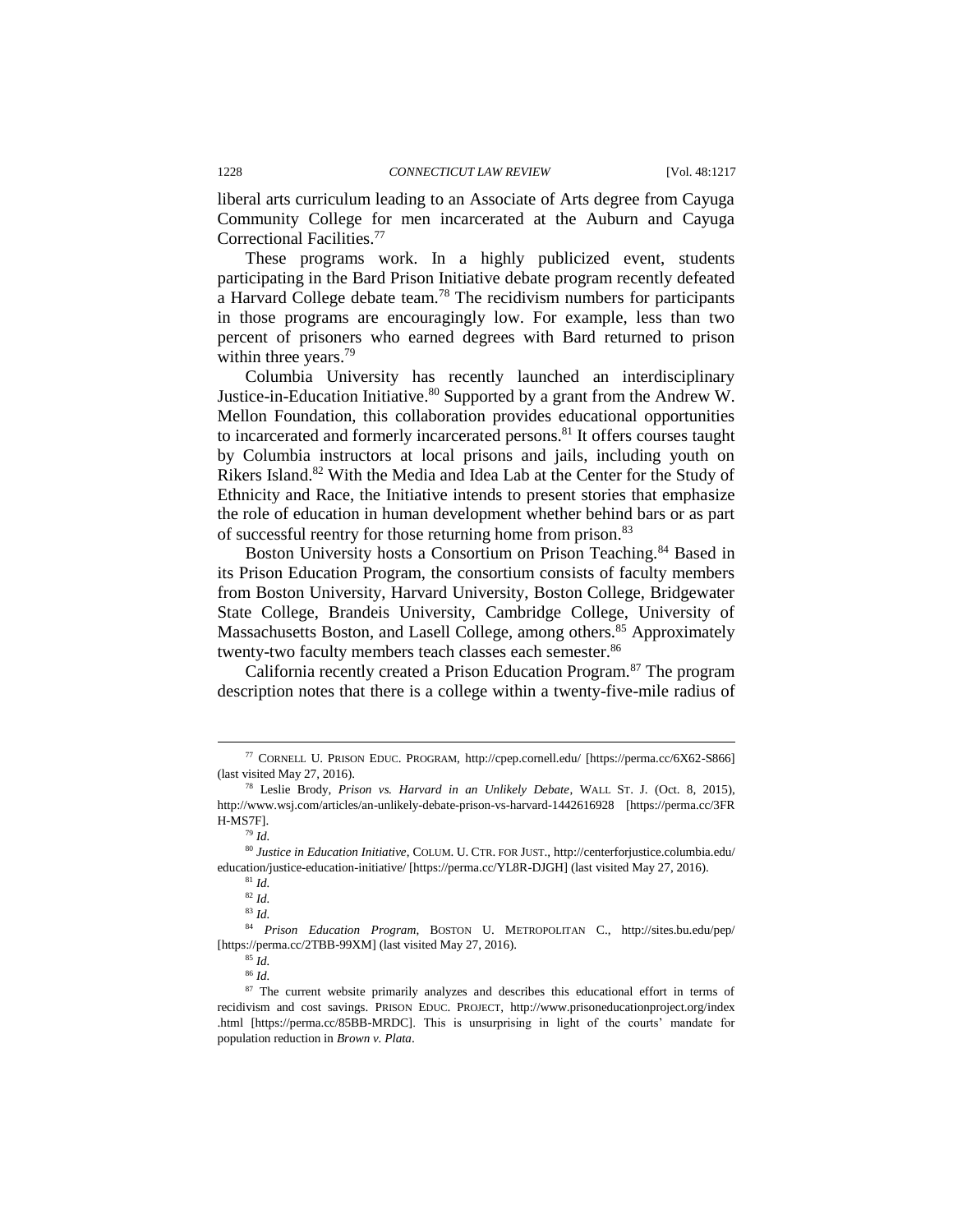most of the state's prisons.<sup>88</sup> That fact demonstrates the potential to develop and evaluate different models. One of the models California identifies as an opportunity for volunteers is the Inside-Out Program.<sup>89</sup> Based in Philadelphia, the Inside-Out Prison Exchange Program had its inception at Temple University in 1997 and is self-described as a "dynamic partnership"<sup>90</sup> that brings college undergraduates together with incarcerated men and women for a weekly academic seminar behind prison walls. $91$ 

There are undoubtedly a myriad of other efforts. Columbia Law School clinic students have partnered with residents of Bedford Hills who have designed and taught parenting classes.<sup>92</sup> The law students learn from the prisoners and later design and teach classes with them.<sup>93</sup> A unique conversation between Yale law students and prisoners at New York's Green Haven Correctional Institution has been ongoing for more than forty years. Twice a month, law students drive to Stormville, NY, to discuss issues of mutual interest. $94$  The curriculum is designed by Green Haven participants in PACT (Program for a Calculated Transition) and law student directors. The PACT members often surprise the law students by their conservative positions on social issues such as welfare reform and voting. Many Yale students describe these conversations as one of the most valuable things they got from law school.<sup>95</sup> We might think about other collaborative possibilities—classes for prisoners and staff, many of whom come from the same communities and face the same challenges as the prisoners. As educators, we can meet these challenges and be part of the solution.

#### V. CODA

John Lennon, one of twenty-three beneficiaries enrolled in a college

 $\overline{\phantom{a}}$ 

<sup>88</sup> *Id*.

<sup>89</sup> *See Volunteer*, PRISON EDUC. PROJECT, http://www.prisoneducationproject.org/Prison-Invol ve.html [https://perma.cc/KAB2-JLGP] (last visited May 27, 2016).

<sup>&</sup>lt;sup>90</sup> For a poignant explication of how meaningful these programs can be, see a description of a course taught at Oregon State Penitentiary and student response papers written for that course on the novel *The Brothers Karamazov*, at http://www.insideoutcenter.org/publication-pdfs/TurnedInsideOut Book\_Part2.pdf [https://perma.cc/297N-QZW8] (last visited May 27, 2016).

<sup>91</sup> *About Us*, INSIDE-OUT CTR., http://www.insideoutcenter.org/about-us.html [https://perma.cc/ 9C8C-R8AK] (last visited May 27, 2016).

<sup>92</sup> *Incarceration and the Family Clinic*, COLUM. L. SCH., http://web.law.columbia.edu/clinics/ prisoners-and-families-clinic [https://perma.cc/YT7Z-VQ55] (last visited May 27, 2016).

<sup>93</sup> *Id.* 

<sup>94</sup> *List of Student Organizations*, YALE L. SCH., https://www.law.yale.edu/student-life/studentjournals-organizations/student-organizations [https://perma.cc/L7LW-T7Z9] (last visited May 27, 2016).

<sup>95</sup> *Greenhaven Prison Project*, YALE L. SCH., https://www.law.yale.edu/admissions/profilesstatistics/student-perspectives/greenhaven-prison-project [https://perma.cc/T27H-3MLD].